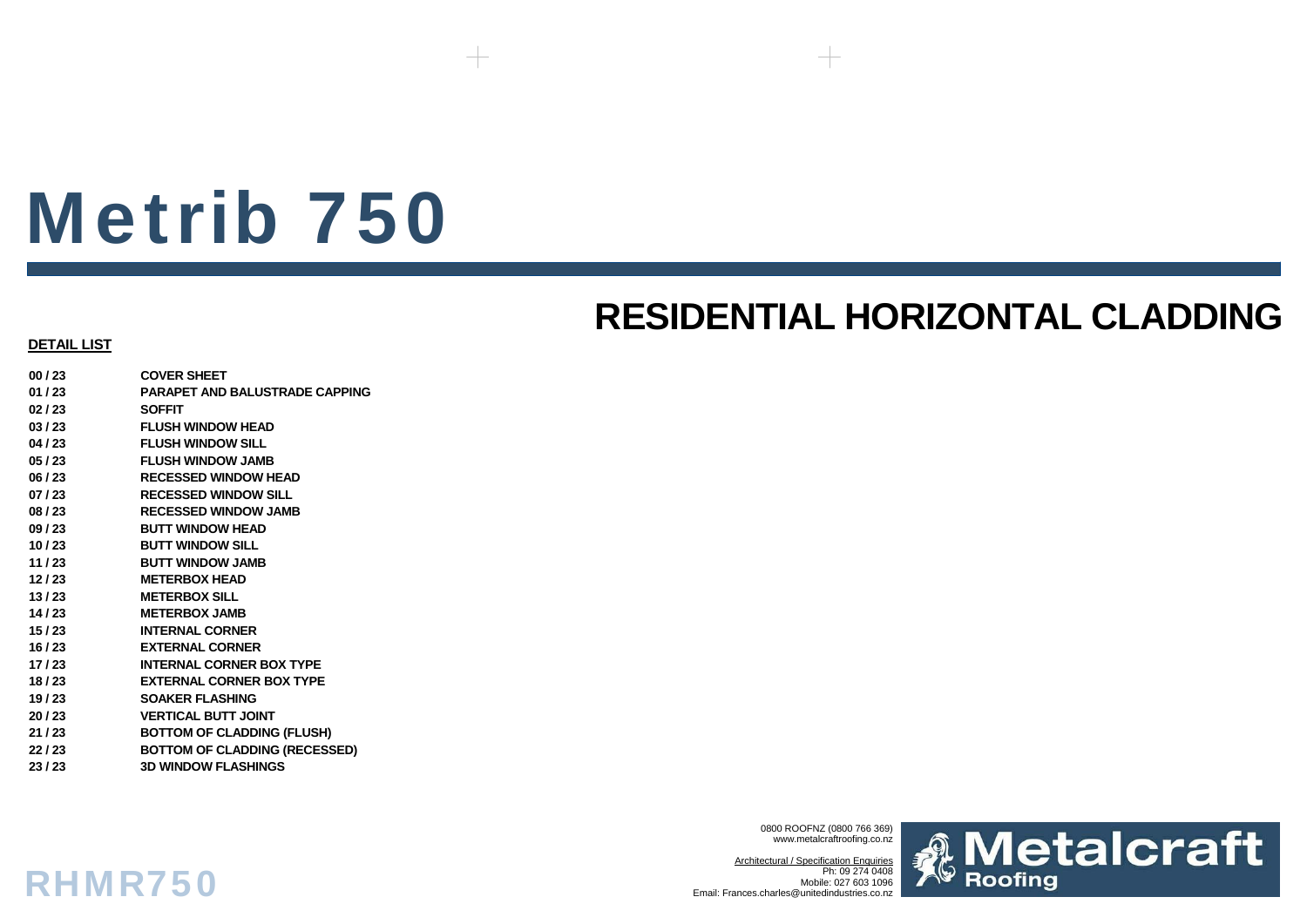



DISCLAIMER:<br>All details are to be used for indicative purposes only and the designer should consult both the MRM<br>code of pratice version 2.2 /2012, E2 and all other relevant building codes<br>Details of the supporting mechani

is the responsibility of the designer. Construction detail can vary for wall cladding. The underlay is detailed as a single line for simplicity and is indicative only. Building paper type and method of installation should comply with underlay manufacturers recommendations and NZBC regulations.

|                   |           |             | <b>PARAPET AND BALUSTRADE CAPPING</b>  |
|-------------------|-----------|-------------|----------------------------------------|
| Metrib 750        |           |             | <b>RESIDENTIAL HORIZONTAL CLADDING</b> |
| Reference RHMR750 | Date 2014 | Scale $1:2$ | Sheet $01/23$                          |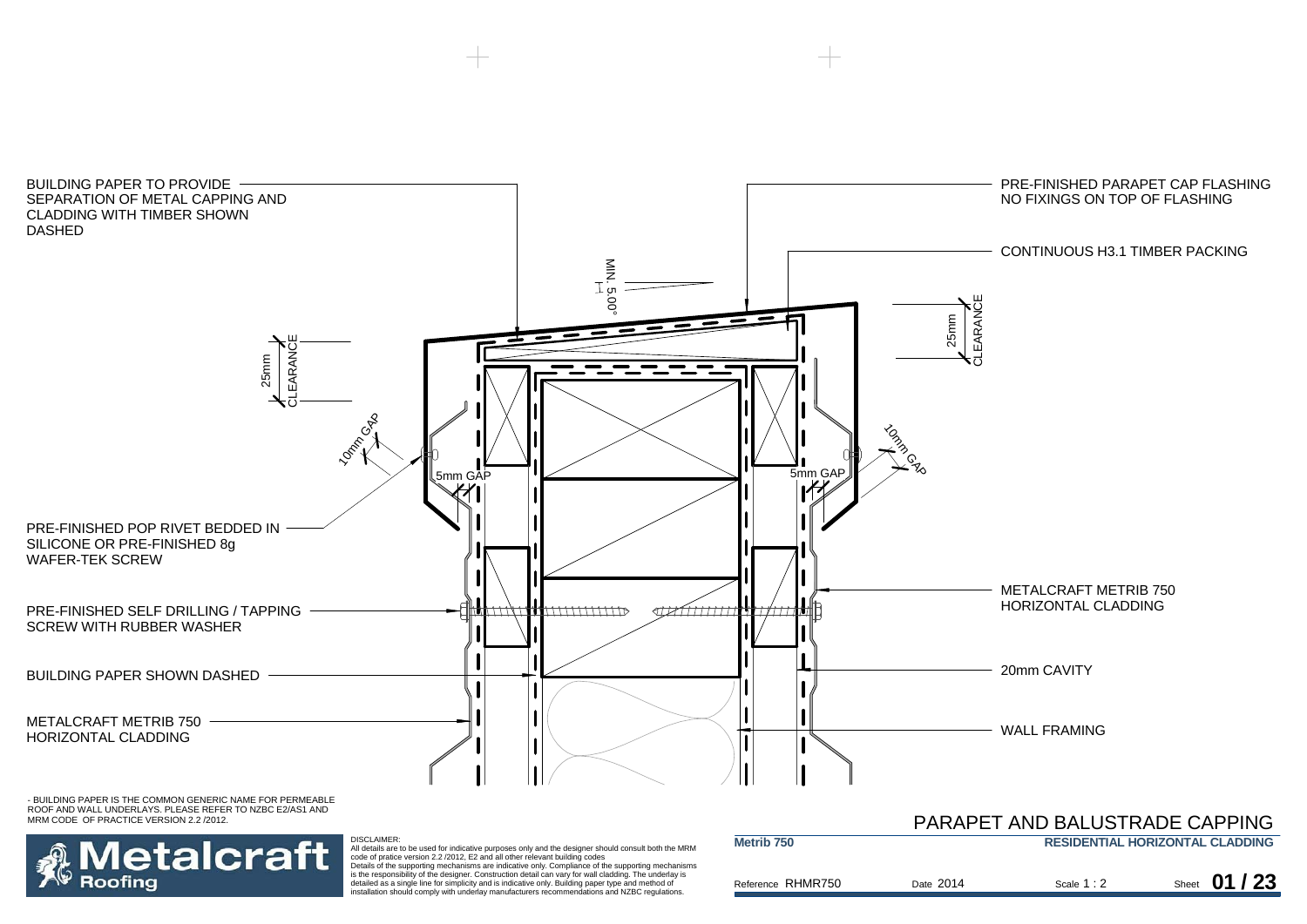



DISCLAIMER:<br>All details are to be used for indicative purposes only and the designer should consult both the MRM<br>code of pratice version 2.2 /2012, E2 and all other relevant building codes Details of the supporting mechanisms are indicative only. Compliance of the supporting mechanisms

is the responsibility of the designer. Construction detail can vary for wall cladding. The underlay is detailed as a single line for simplicity and is indicative only. Building paper type and method of installation should comply with underlay manufacturers recommendations and NZBC regulations.

| Metrib <sub>750</sub> |           |             | <b>RESIDENTIAL HORIZONTAL CLADDING</b> |
|-----------------------|-----------|-------------|----------------------------------------|
| Reference RHMR750     | Date 2014 | Scale $1:2$ | Sheet $02/23$                          |

**SOFFIT**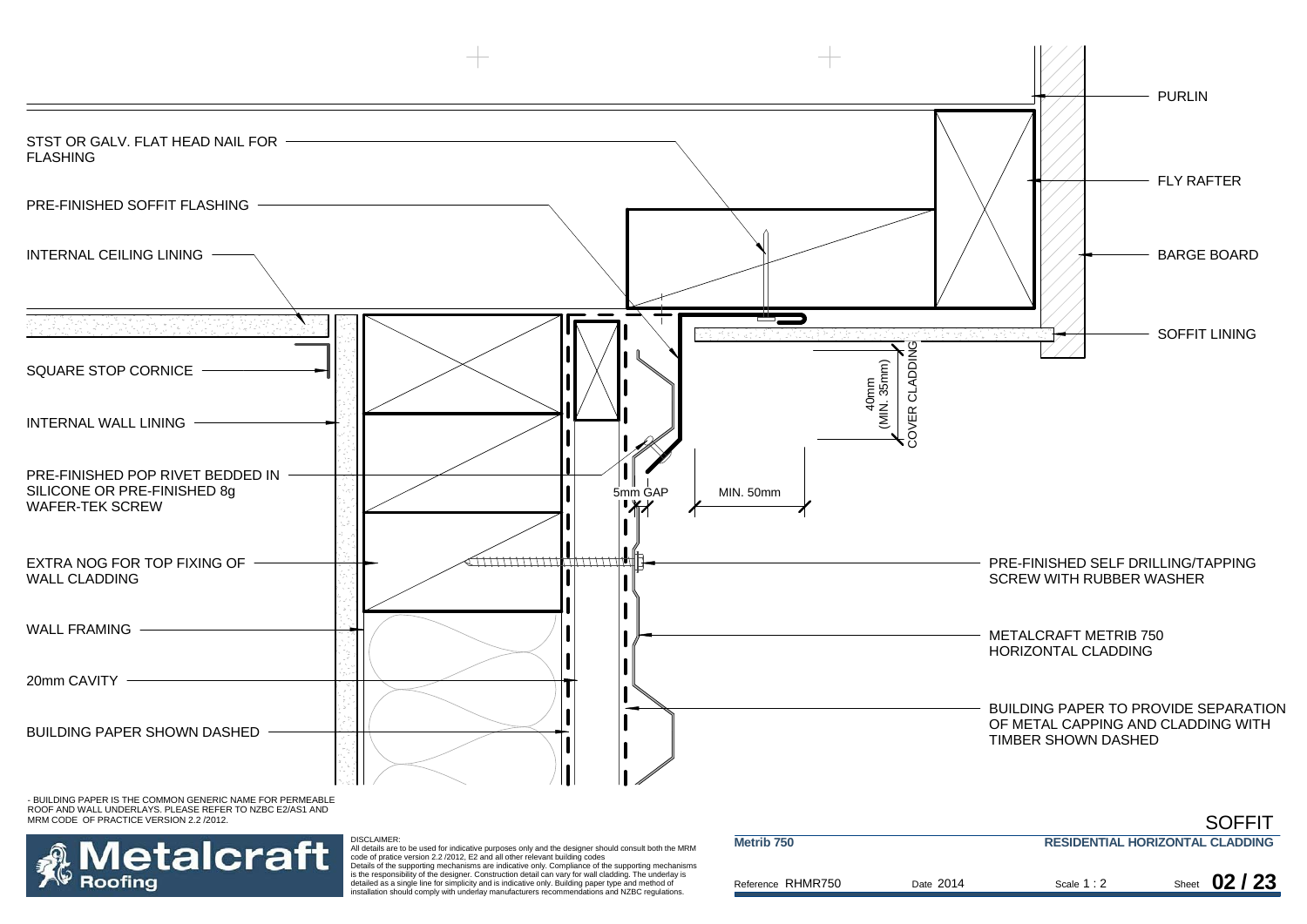

MRM CODE OF PRACTICE VERSION 2.2 /2012.



DISCLAIMER: All details are to be used for indicative purposes only and the designer should consult both the MRM code of pratice version 2.2 /2012, E2 and all other relevant building codes Details of the supporting mechanisms are indicative only. Compliance of the supporting mechanisms

is the responsibility of the designer. Construction detail can vary for wall cladding. The underlay is detailed as a single line for simplicity and is indicative only. Building paper type and method of installation should comply with underlay manufacturers recommendations and NZBC regulations.

| Metrib 750        |           |             | <b>RESIDENTIAL HORIZONTAL CLADDING</b> |               |
|-------------------|-----------|-------------|----------------------------------------|---------------|
| Reference RHMR750 | Date 2014 | Scale $1:2$ |                                        | Sheet 03 / 23 |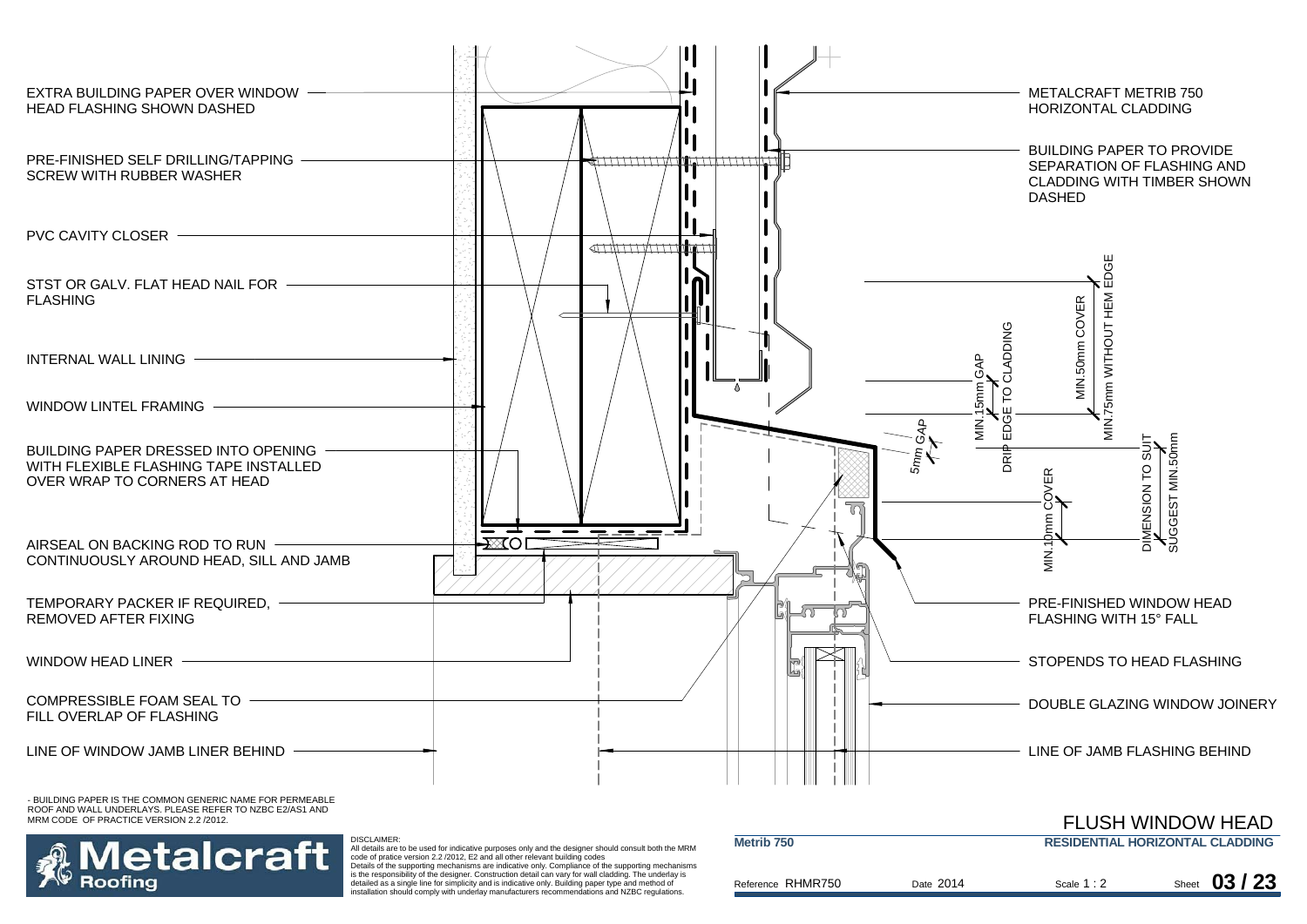

MRM CODE OF PRACTICE VERSION 2.2 /2012.



All details are to be used for indicative purposes only and the designer should consult both the MRM code of pratice version 2.2 /2012, E2 and all other relevant building codes

Details of the supporting mechanisms are indicative only. Compliance of the supporting mechanisms is the responsibility of the designer. Construction detail can vary for wall cladding. The underlay is detailed as a single line for simplicity and is indicative only. Building paper type and method of installation should comply with underlay manufacturers recommendations and NZBC regulations.

| Metrib <sub>750</sub> |           |             | <b>RESIDENTIAL HORIZONTAL CLADDING</b> |
|-----------------------|-----------|-------------|----------------------------------------|
| Reference RHMR750     | Date 2014 | Scale $1:2$ | 04/23<br>Sheet                         |

FLUSH WINDOW SILL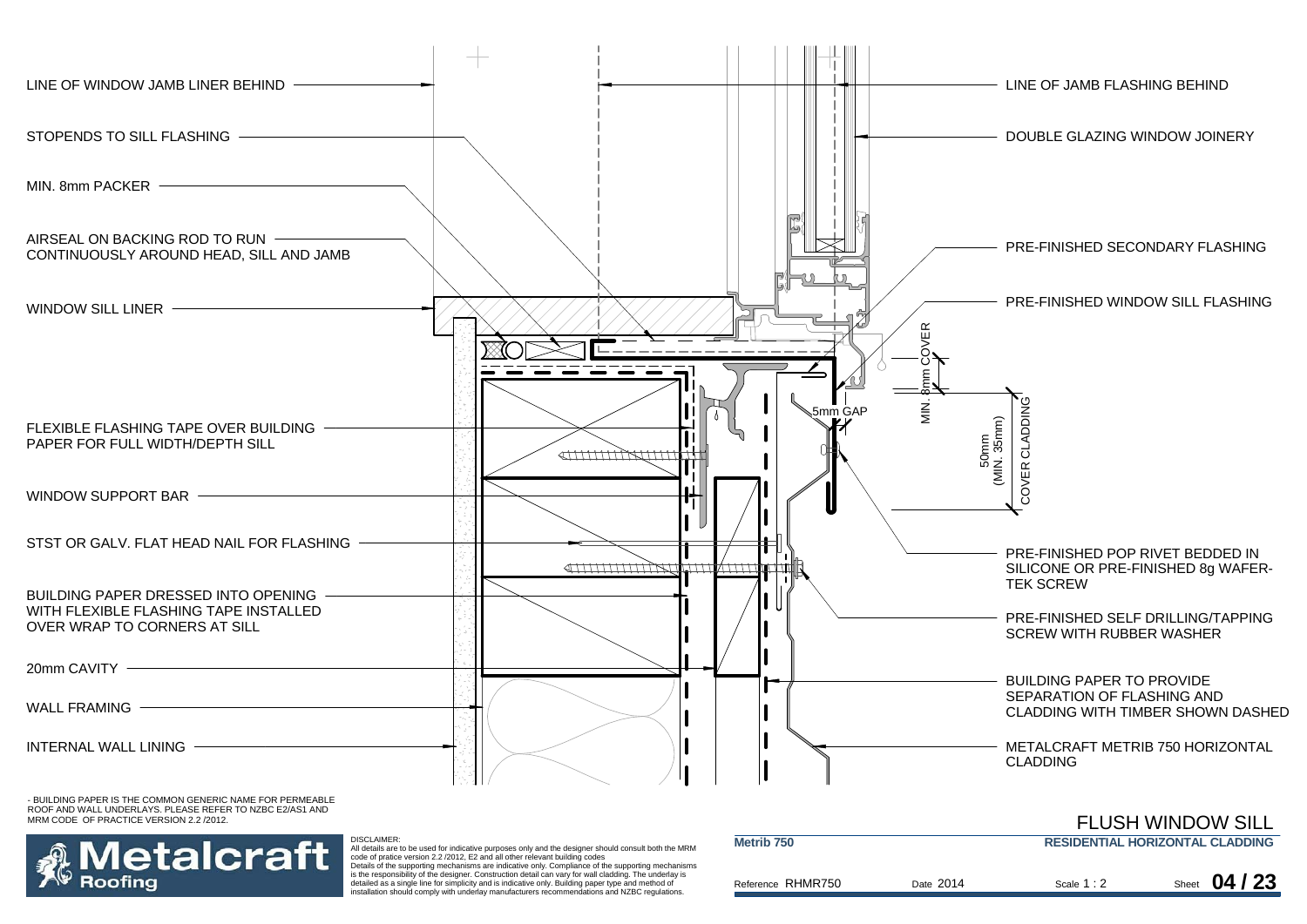



 All details are to be used for indicative purposes only and the designer should consult both the MRM code of pratice version 2.2 /2012, E2 and all other relevant building codes Details of the supporting mechanisms are indicative only. Compliance of the supporting mechanisms

DISCLAIMER:

is the responsibility of the designer. Construction detail can vary for wall cladding. The underlay is detailed as a single line for simplicity and is indicative only. Building paper type and method of installation should comply with underlay manufacturers recommendations and NZBC regulations.

|                       |           |             | T LUJI I VYIINDUVY JAMID               |
|-----------------------|-----------|-------------|----------------------------------------|
| Metrib <sub>750</sub> |           |             | <b>RESIDENTIAL HORIZONTAL CLADDING</b> |
|                       |           |             |                                        |
| Reference RHMR750     | Date 2014 | Scale $1:2$ | Sheet $05/23$                          |

FLUSH WINDOW JAMB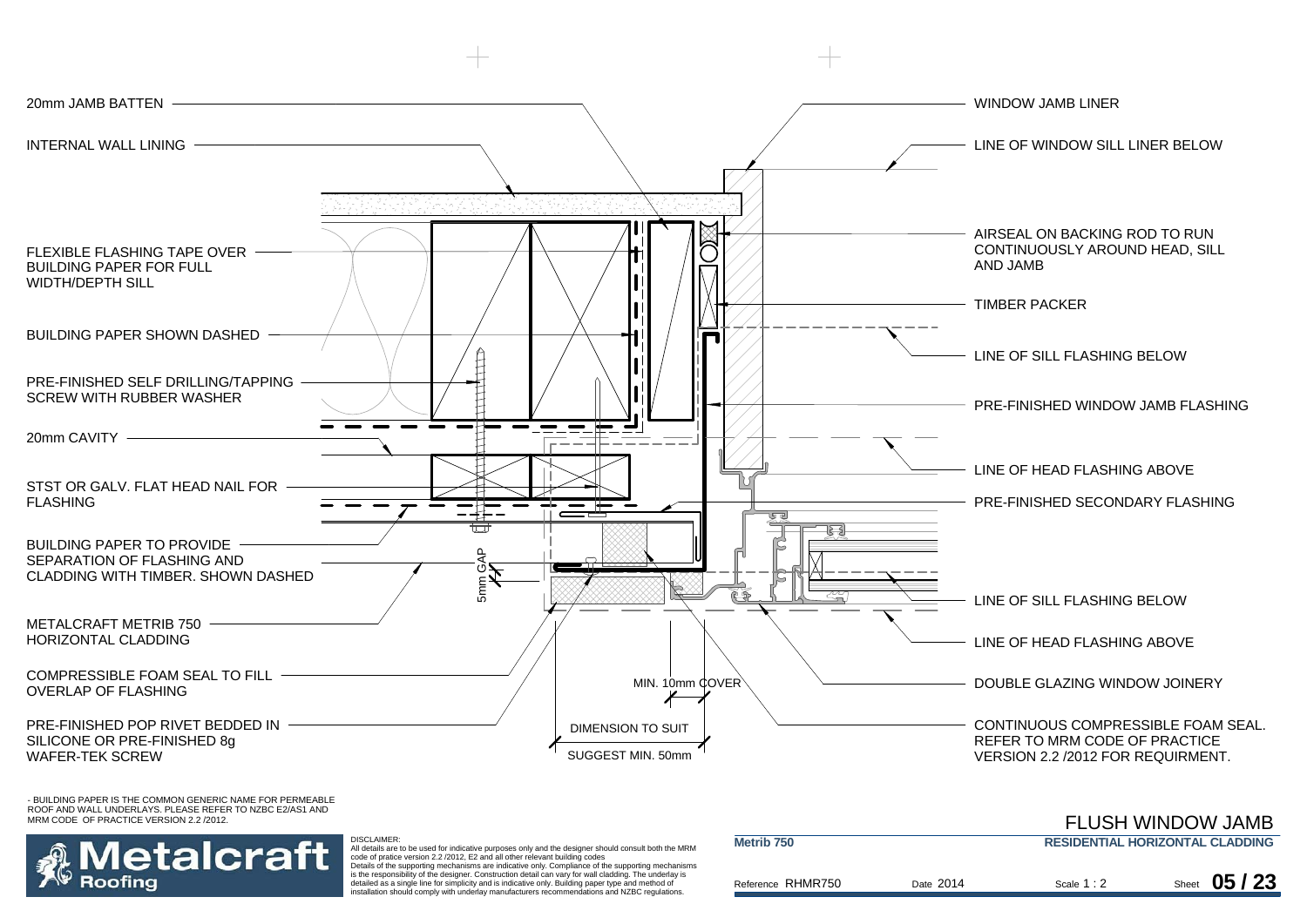

MRM CODE OF PRACTICE VERSION 2.2 /2012.



All details are to be used for indicative purposes only and the designer should consult both the MRM code of pratice version 2.2 /2012, E2 and all other relevant building codes

Details of the supporting mechanisms are indicative only. Compliance of the supporting mechanisms is the responsibility of the designer. Construction detail can vary for wall cladding. The underlay is detailed as a single line for simplicity and is indicative only. Building paper type and method of installation should comply with underlay manufacturers recommendations and NZBC regulations.

|                       |           |             | <b>RECESSED WINDOW HEAD</b>            |
|-----------------------|-----------|-------------|----------------------------------------|
| Metrib <sub>750</sub> |           |             | <b>RESIDENTIAL HORIZONTAL CLADDING</b> |
|                       |           |             |                                        |
| Reference RHMR750     | Date 2014 | Scale $1:2$ | Sheet $06/23$                          |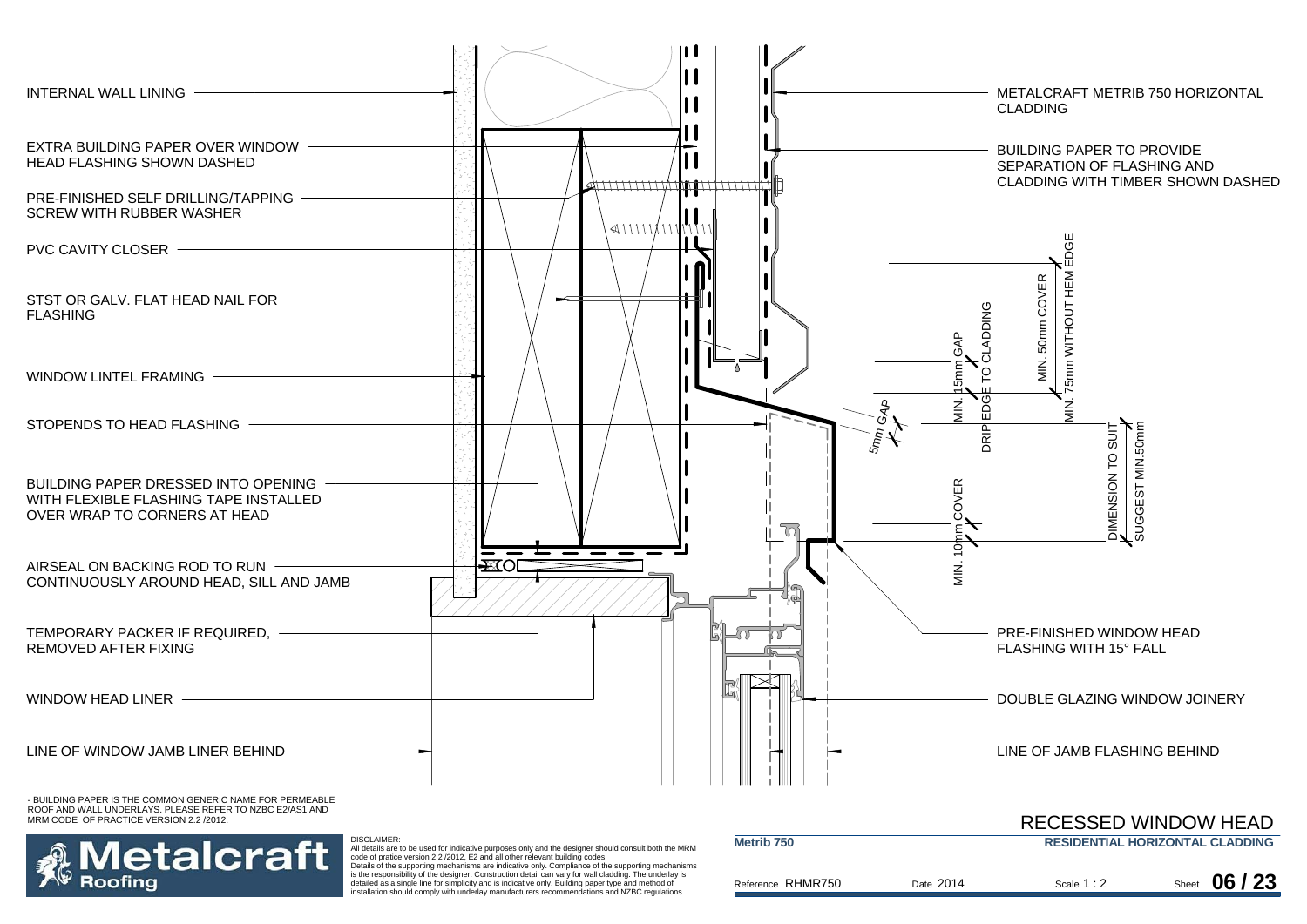

ROOF AND WALL UNDERLAYS. PLEASE REFER TO NZBC E2/AS1 AND MRM CODE OF PRACTICE VERSION 2.2 /2012.



 All details are to be used for indicative purposes only and the designer should consult both the MRM code of pratice version 2.2 /2012, E2 and all other relevant building codes Details of the supporting mechanisms are indicative only. Compliance of the supporting mechanisms

DISCLAIMER:

is the responsibility of the designer. Construction detail can vary for wall cladding. The underlay is detailed as a single line for simplicity and is indicative only. Building paper type and method of installation should comply with underlay manufacturers recommendations and NZBC regulations.

|                       |           |             | KELESSED WINDOW SILL                   |
|-----------------------|-----------|-------------|----------------------------------------|
| Metrib <sub>750</sub> |           |             | <b>RESIDENTIAL HORIZONTAL CLADDING</b> |
| Reference RHMR750     | Date 2014 | Scale $1:2$ | Sheet $07/23$                          |

RECESSED WILL IROUNDED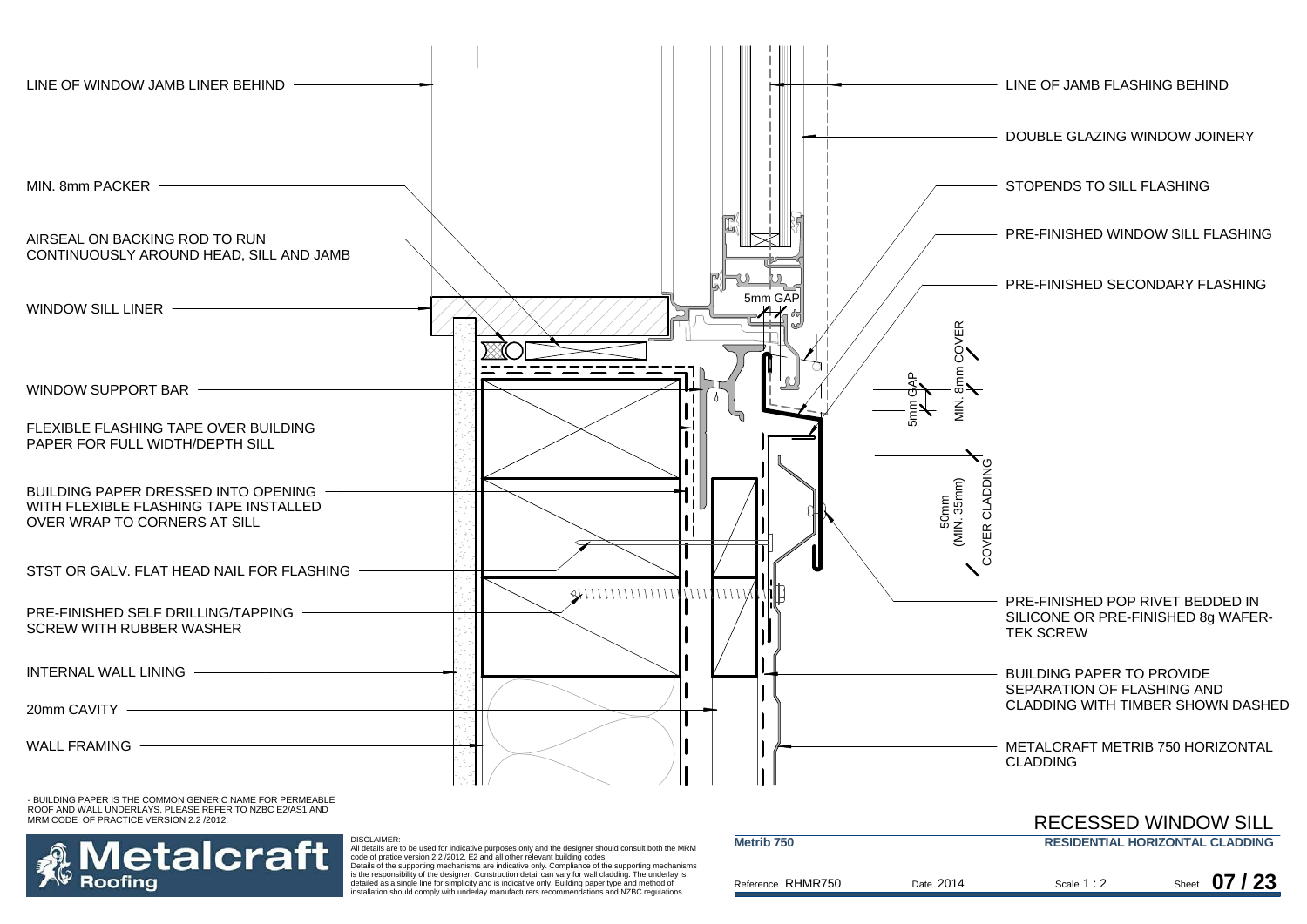

etalcraft Roofina

#### DISCLAIMER:

 All details are to be used for indicative purposes only and the designer should consult both the MRM code of pratice version 2.2 /2012, E2 and all other relevant building codes Details of the supporting mechanisms are indicative only. Compliance of the supporting mechanisms is the responsibility of the designer. Construction detail can vary for wall cladding. The underlay is

detailed as a single line for simplicity and is indicative only. Building paper type and method of installation should comply with underlay manufacturers recommendations and NZBC regulations.

| Metrib <sub>750</sub> |           |             | <b>RESIDENTIAL HORIZONTAL CLADDING</b> |
|-----------------------|-----------|-------------|----------------------------------------|
|                       |           |             |                                        |
|                       |           |             |                                        |
|                       |           |             |                                        |
| Reference RHMR750     | Date 2014 | Scale $1:2$ | Sheet 08 / 23                          |
|                       |           |             |                                        |
|                       |           |             |                                        |

RECESSED WINDOW JAMB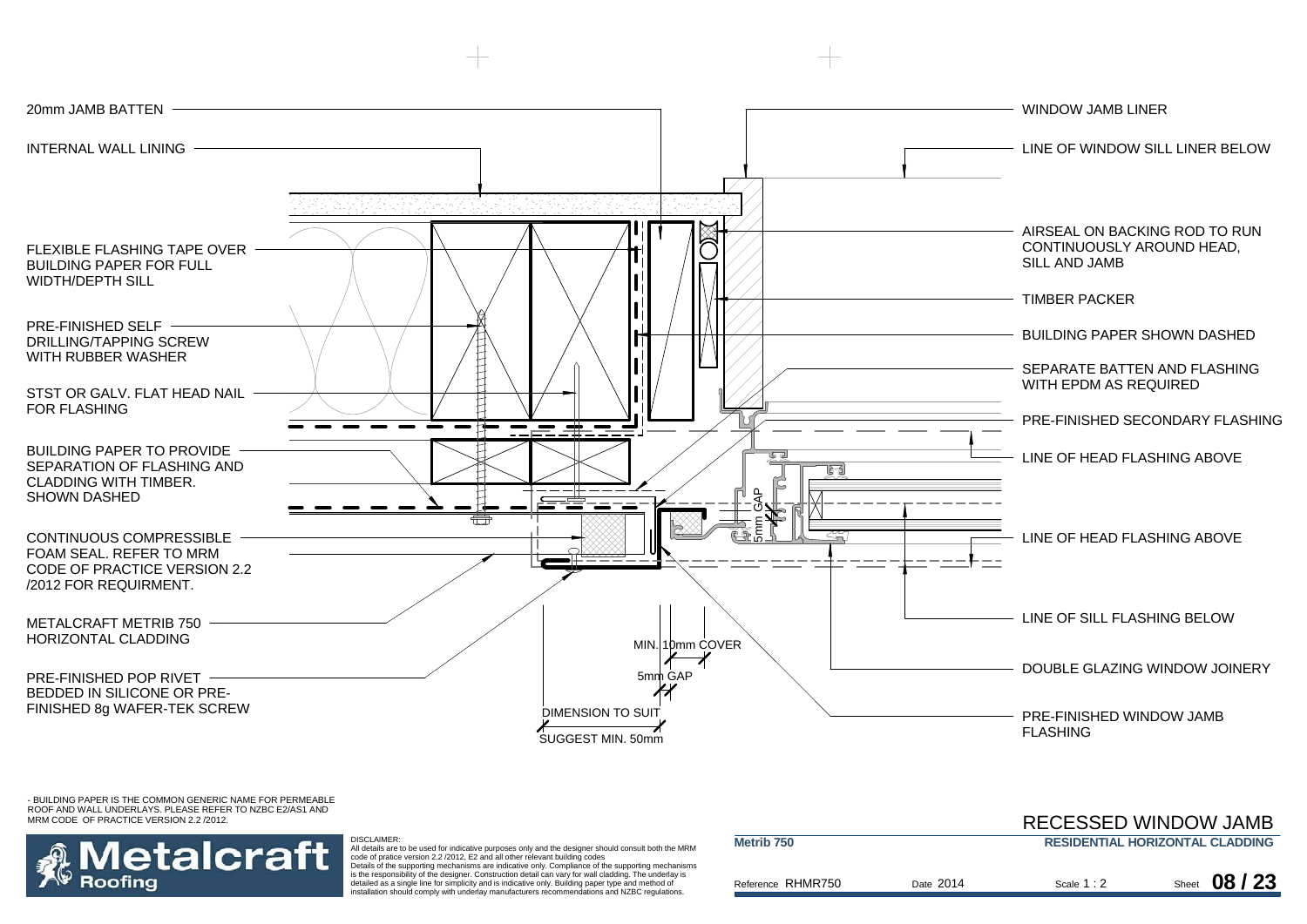

etalcraft Roofina

 All details are to be used for indicative purposes only and the designer should consult both the MRM code of pratice version 2.2 /2012, E2 and all other relevant building codes Details of the supporting mechanisms are indicative only. Compliance of the supporting mechanisms

is the responsibility of the designer. Construction detail can vary for wall cladding. The underlay is detailed as a single line for simplicity and is indicative only. Building paper type and method of installation should comply with underlay manufacturers recommendations and NZBC regulations.

| Metrib <sub>750</sub><br><b>RESIDENTIAL HORIZONTAL CLADDING</b> |           |             |  |               |
|-----------------------------------------------------------------|-----------|-------------|--|---------------|
| Reference RHMR750                                               | Date 2014 | Scale 1 : 2 |  | Sheet $09/23$ |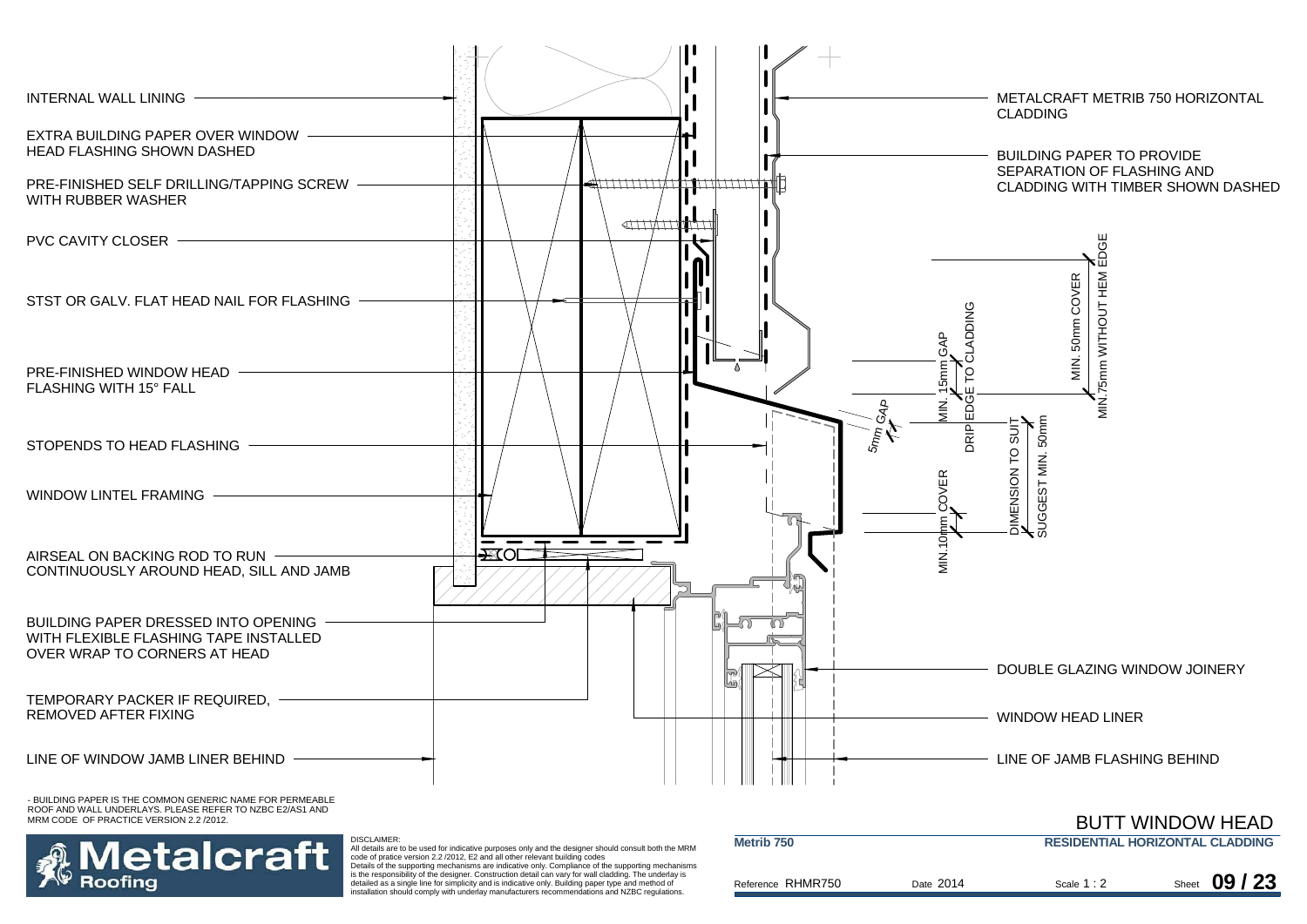



 All details are to be used for indicative purposes only and the designer should consult both the MRM code of pratice version 2.2 /2012, E2 and all other relevant building codes Details of the supporting mechanisms are indicative only. Compliance of the supporting mechanisms

DISCLAIMER:

is the responsibility of the designer. Construction detail can vary for wall cladding. The underlay is detailed as a single line for simplicity and is indicative only. Building paper type and method of installation should comply with underlay manufacturers recommendations and NZBC regulations.

| Metrib <sub>750</sub> |           |             | <b>DUTT WINDOW OILL</b><br><b>RESIDENTIAL HORIZONTAL CLADDING</b> |
|-----------------------|-----------|-------------|-------------------------------------------------------------------|
| Reference RHMR750     | Date 2014 | Scale $1:2$ | 10/23<br>Sheet                                                    |

BUTT WINDOW SILL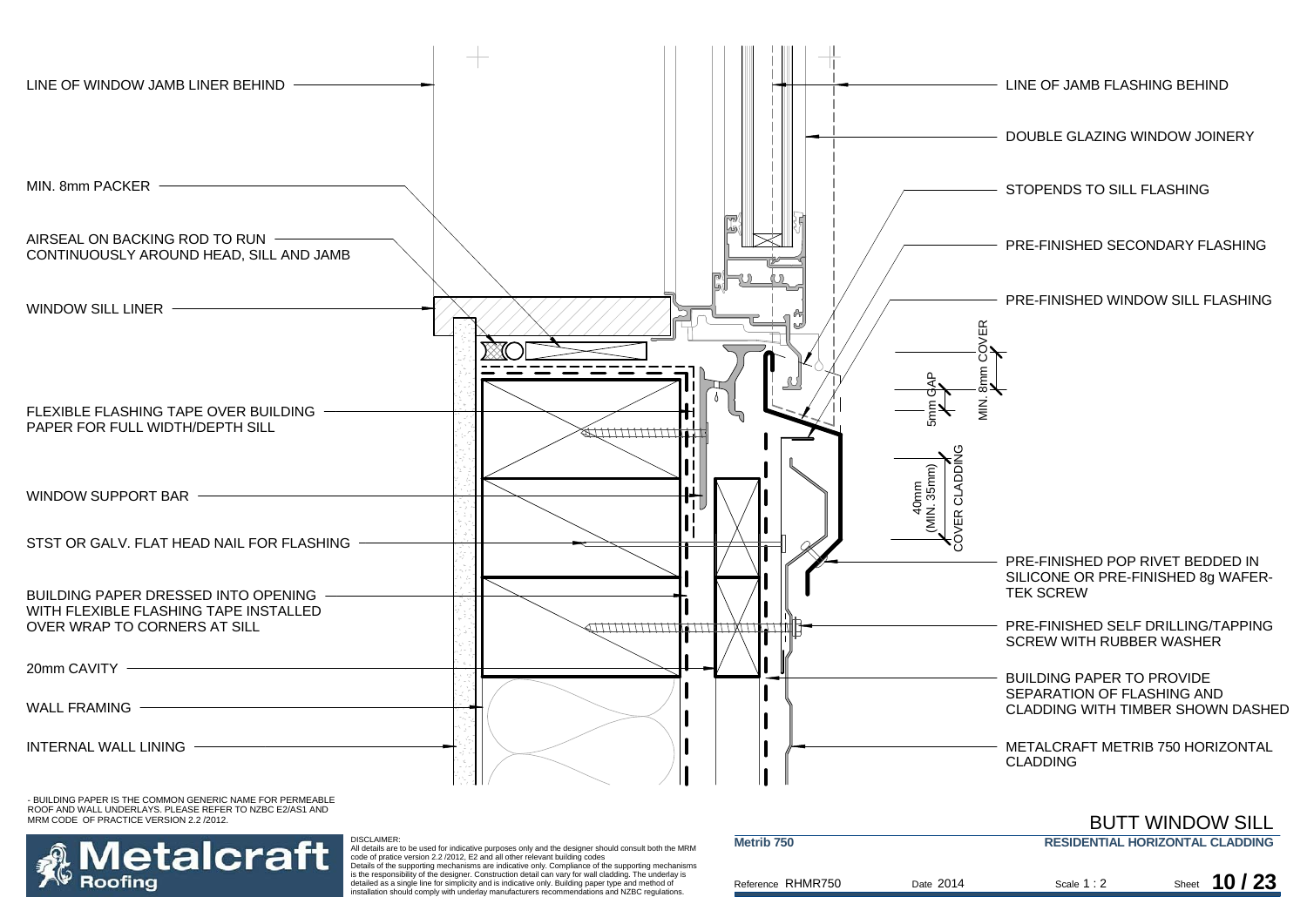

## etalcraft Roofina

DISCLAIMER: All details are to be used for indicative purposes only and the designer should consult both the MRM code of pratice version 2.2 /2012, E2 and all other relevant building codes Details of the supporting mechanisms are indicative only. Compliance of the supporting mechanisms

is the responsibility of the designer. Construction detail can vary for wall cladding. The underlay is detailed as a single line for simplicity and is indicative only. Building paper type and method of installation should comply with underlay manufacturers recommendations and NZBC regulations.

| Metrib <sub>750</sub> | <b>RESIDENTIAL HORIZONTAL CLADDING</b> |             |                |
|-----------------------|----------------------------------------|-------------|----------------|
| Reference RHMR750     | Date 2014                              | Scale $1:2$ | 11/23<br>Sheet |

BUTT WINDOW JAMB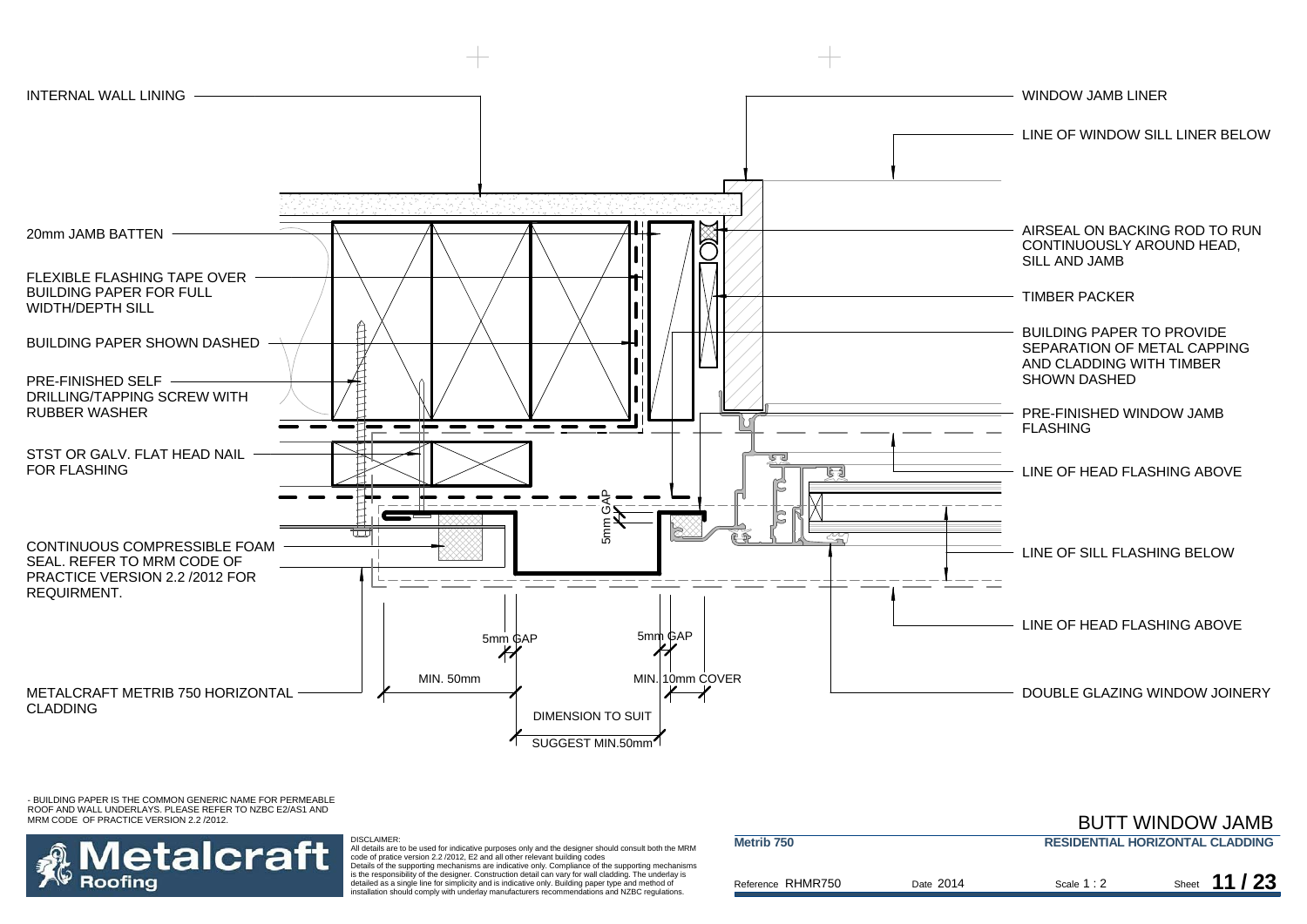



Reference Date Scale Sheet RHMR750 All details are to be used for indicative purposes only and the designer should consult both the MRM code of pratice version 2.2 /2012, E2 and all other relevant building codes Details of the supporting mechanisms are indicative only. Compliance of the supporting mechanisms is the responsibility of the designer. Construction detail can vary for wall cladding. The underlay is detailed as a single line for simplicity and is indicative only. Building paper type and method of installation should comply with underlay manufacturers recommendations and NZBC regulations. **Metrib 750 RESIDENTIAL HORIZONTAL CLADDING** Scale 1 : 2 2 Sheet **12/23** Date 2014

METERBOX HEAD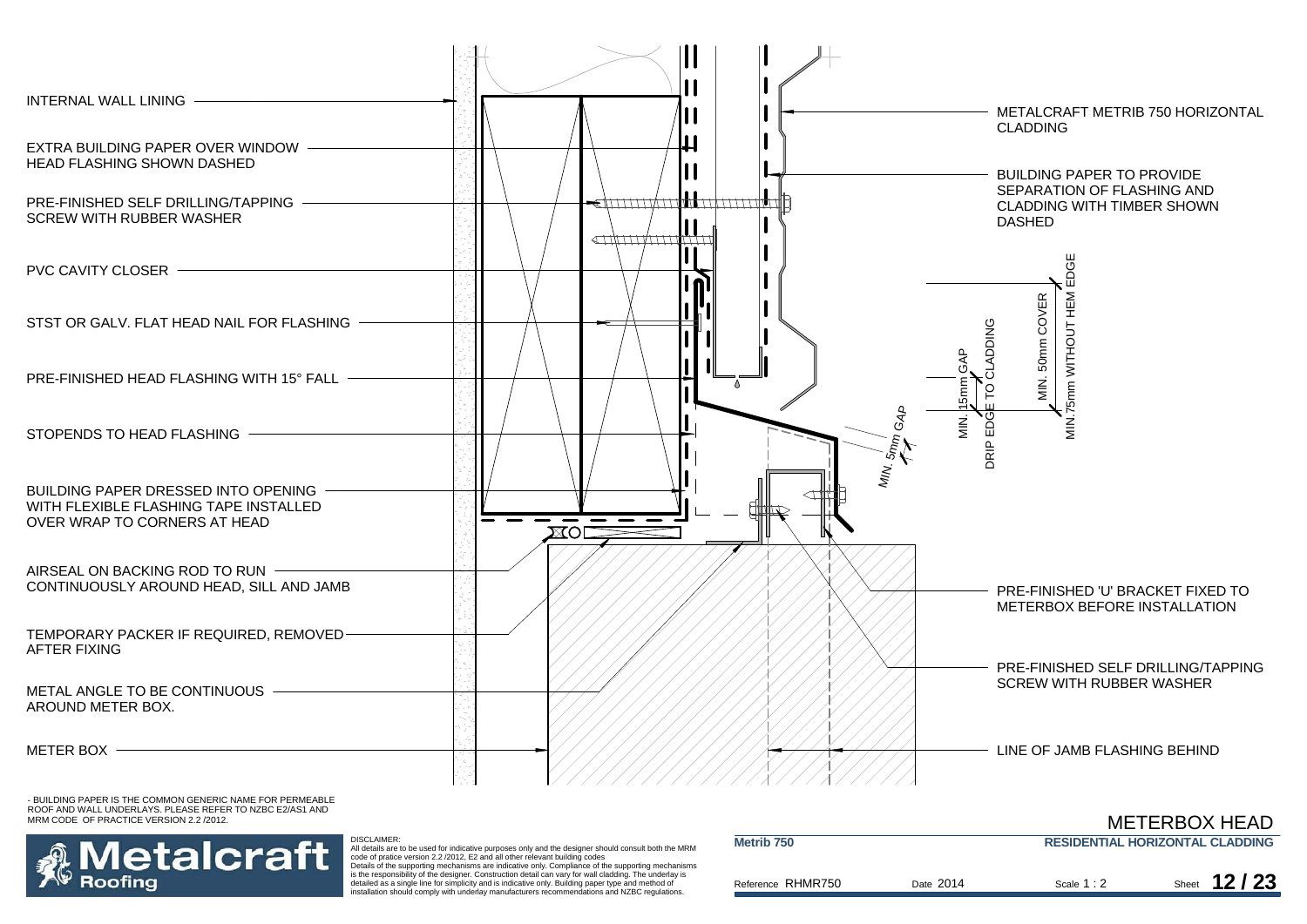



Reference Date Scale Sheet RHMR750 All details are to be used for indicative purposes only and the designer should consult both the MRM<br>code of pratice version 2.2 /2012, E2 and all other relevant building codes<br>Details of the supporting mechanisms are indi detailed as a single line for simplicity and is indicative only. Building paper type and method of installation should comply with underlay manufacturers recommendations and NZBC regulations. **Metrib 750 RESIDENTIAL HORIZONTAL CLADDING**Scale 1 : 2 2 Sheet **13/23** METERBOX SILLDate 2014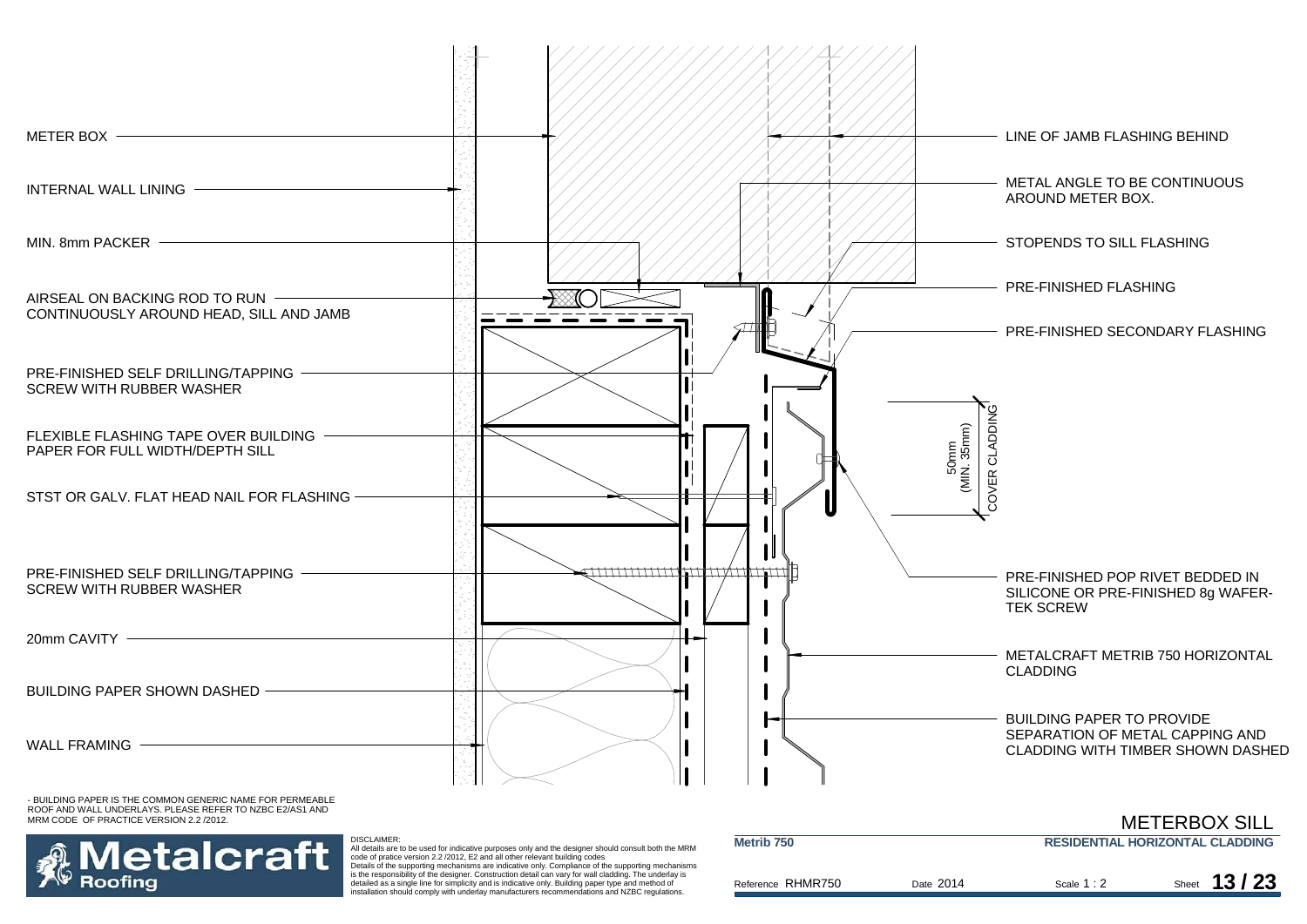

#### - BUILDING PAPER IS THE COMMON GENERIC NAME FOR PERMEABLE ROOF AND WALL UNDERLAYS. PLEASE REFER TO NZBC E2/AS1 AND MRM CODE OF PRACTICE VERSION 2.2 /2012.

#### **RESIDENTIAL HORIZONTAL CLADDING**METERBOX JAMB



 All details are to be used for indicative purposes only and the designer should consult both the MRM code of pratice version 2.2 /2012, E2 and all other relevant building codes Details of the supporting mechanisms are indicative only. Compliance of the supporting mechanisms is the responsibility of the designer. Construction detail can vary for wall cladding. The underlay is detailed as a single line for simplicity and is indicative only. Building paper type and method of installation should comply with underlay manufacturers recommendations and NZBC regulations.

DISCLAIMER:

| <b>NETTID TOO</b> |           |             | <b>RESIDENTIAL HURIZUNTAL CLADDING</b> |
|-------------------|-----------|-------------|----------------------------------------|
| Reference RHMR750 | Date 2014 | Scale $1:2$ | Sheet $14/23$                          |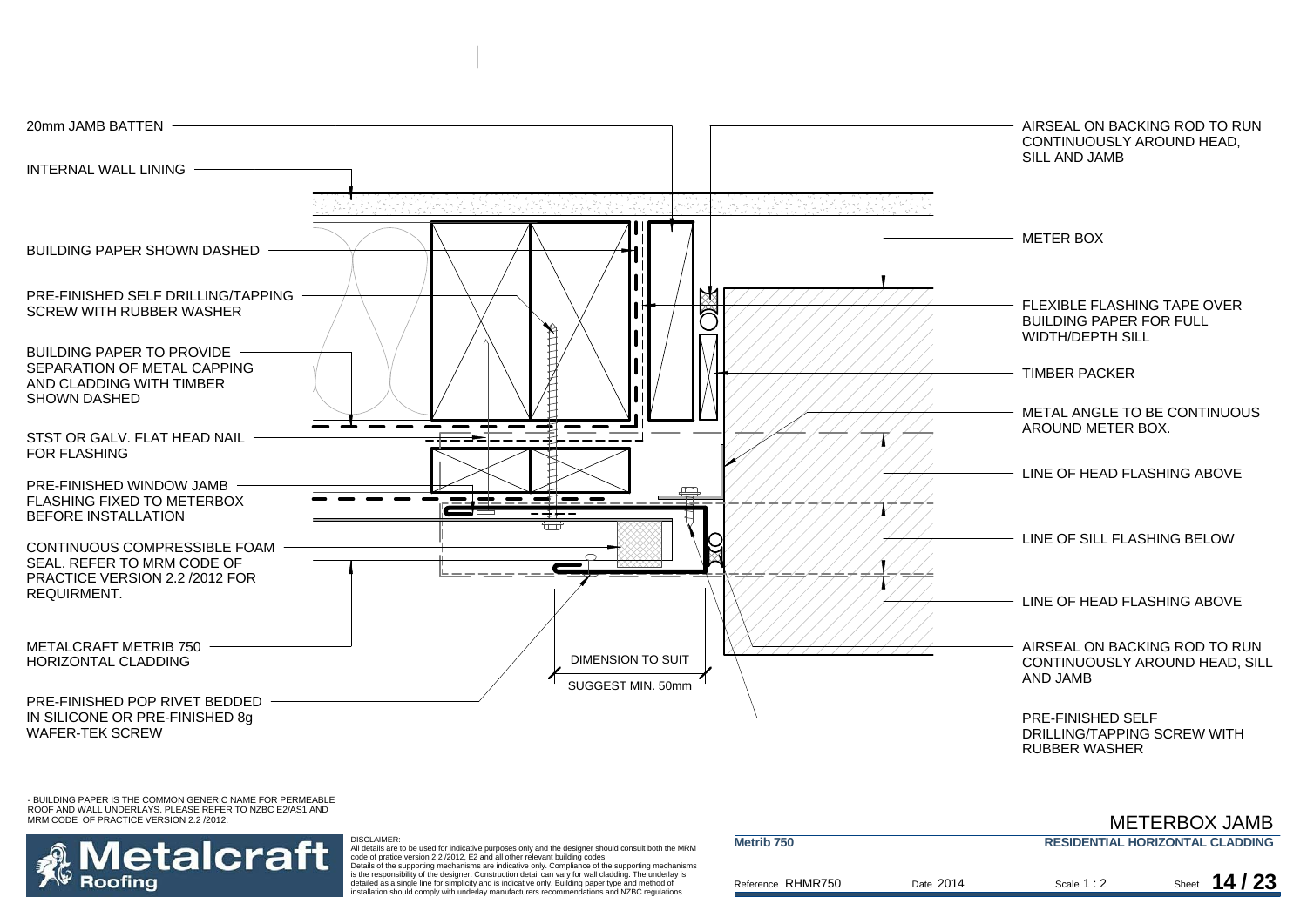



DISCLAIMER:<br>All details are to be used for indicative purposes only and the designer should consult both the MRM<br>code of pratice version 2.2 /2012, E2 and all other relevant building codes Details of the supporting mechanisms are indicative only. Compliance of the supporting mechanisms

is the responsibility of the designer. Construction detail can vary for wall cladding. The underlay is detailed as a single line for simplicity and is indicative only. Building paper type and method of installation should comply with underlay manufacturers recommendations and NZBC regulations.

| Metrib <sub>750</sub> |           |             | $\overline{1111}$ is the state of state that $\overline{111}$<br><b>RESIDENTIAL HORIZONTAL CLADDING</b> |
|-----------------------|-----------|-------------|---------------------------------------------------------------------------------------------------------|
| Reference RHMR750     | Date 2014 | Scale $1:2$ | 15/23<br>Sheet                                                                                          |

INTERNAL CORNER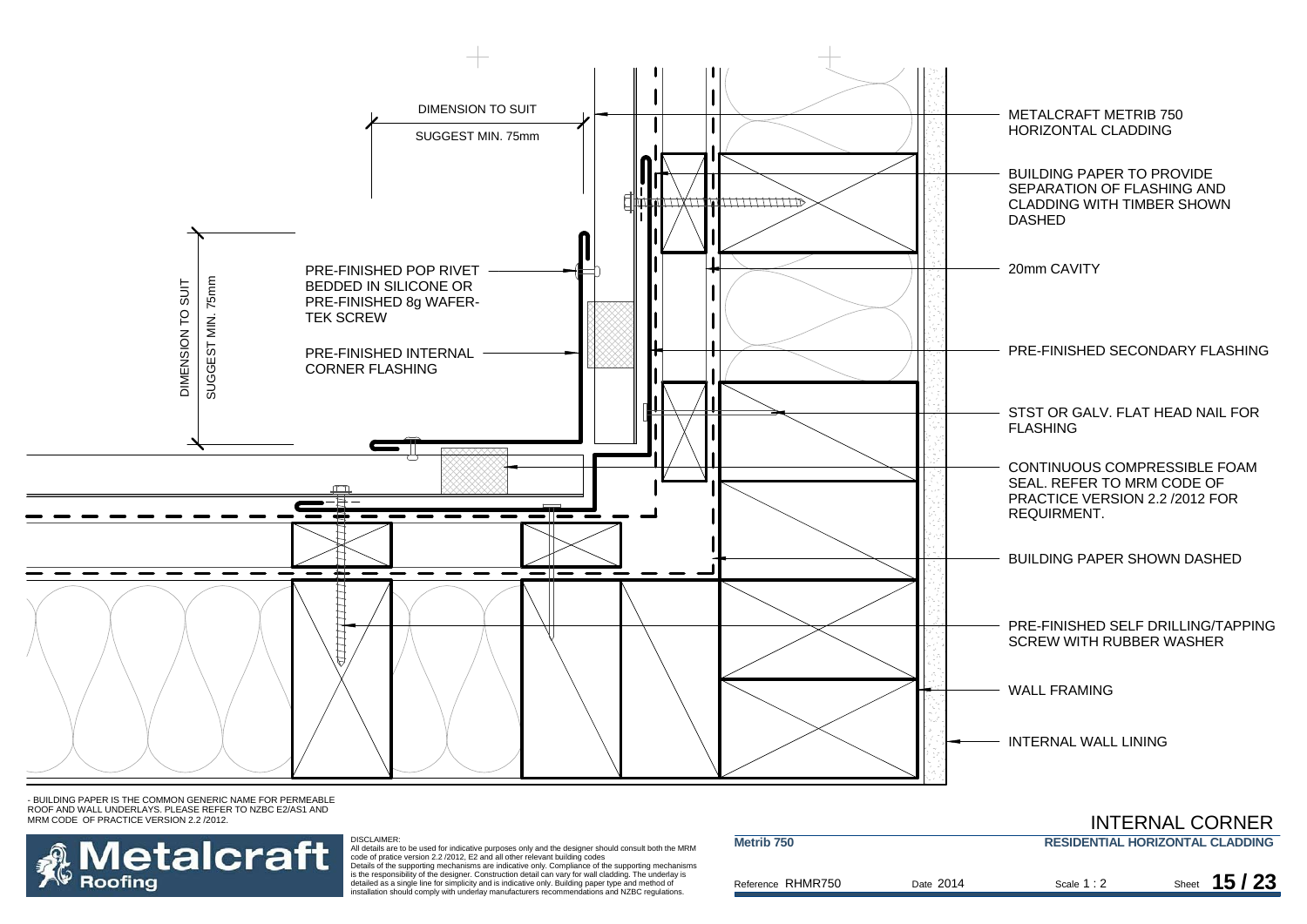



DISCLAIMER: All details are to be used for indicative purposes only and the designer should consult both the MRM<br>code of pratice version 2.2 /2012, E2 and all other relevant building codes<br>Details of the supporting mechanisms are indi

is the responsibility of the designer. Construction detail can vary for wall cladding. The underlay is detailed as a single line for simplicity and is indicative only. Building paper type and method of installation should comply with underlay manufacturers recommendations and NZBC regulations.

| Metrib <sub>750</sub> |           |             | _______________________________<br><b>RESIDENTIAL HORIZONTAL CLADDING</b> |
|-----------------------|-----------|-------------|---------------------------------------------------------------------------|
| Reference RHMR750     | Date 2014 | Scale $1:2$ | 16/23<br>Sheet                                                            |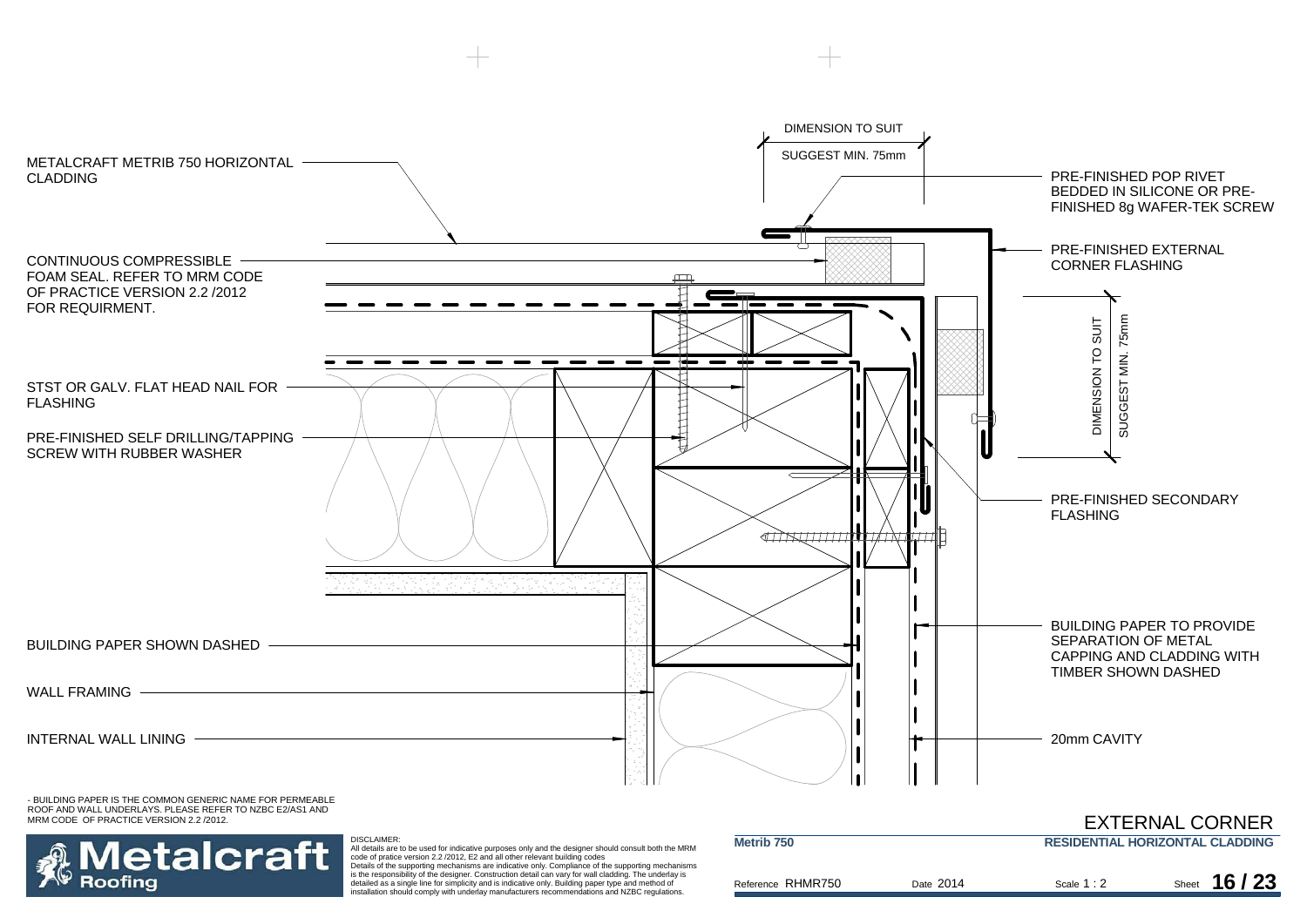

- BUILDING PAPER IS THE COMMON GENERIC NAME FOR PERMEABLE ROOF AND WALL UNDERLAYS. PLEASE REFER TO NZBC E2/AS1 AND MRM CODE OF PRACTICE VERSION 2.2 /2012.



DISCLAIMER:<br>All details are to be used for indicative purposes only and the designer should consult both the MRM<br>Code of pratice version 2.2 /2012, E2 and all other relevant building codes<br>Details of the supporting mechani

detailed as a single line for simplicity and is indicative only. Building paper type and method of installation should comply with underlay manufacturers recommendations and NZBC regulations.

|                   |           | <b>INTERNAL CONNER DOATTEL</b> |                                        |
|-------------------|-----------|--------------------------------|----------------------------------------|
| Metrib 750        |           |                                | <b>RESIDENTIAL HORIZONTAL CLADDING</b> |
| Reference RHMR750 | Date 2014 | Scale $1:2$                    | Sheet $17/23$                          |

INITEDNIAL CODNIED DOV TVDE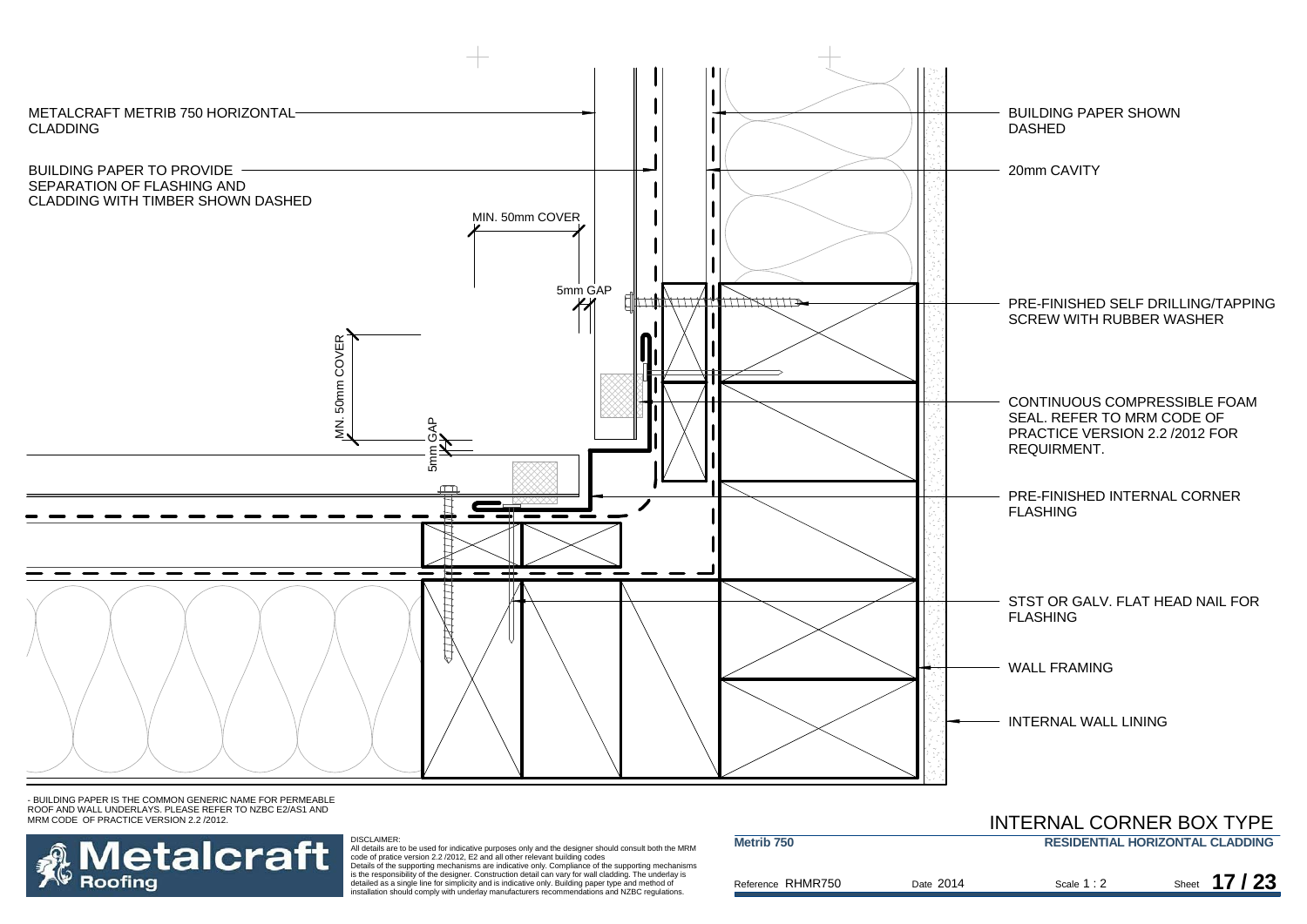

is the responsibility of the designer. Construction detail can vary for wall cladding. The underlay is detailed as a single line for simplicity and is indicative only. Building paper type and method of installation should comply with underlay manufacturers recommendations and NZBC regulations.

Roofina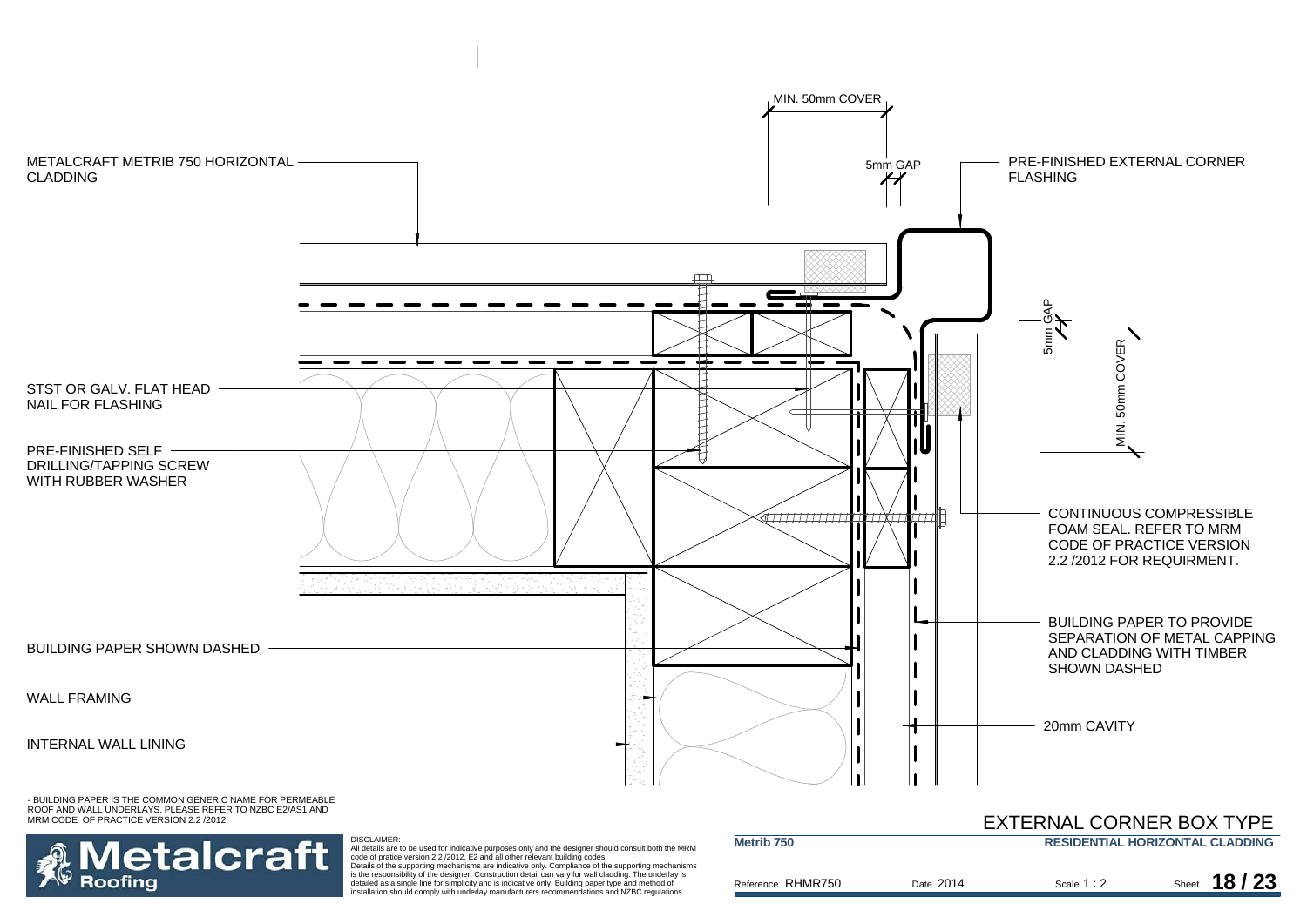

- BUILDING PAPER IS THE COMMON GENERIC NAME FOR PERMEABLE ROOF AND WALL UNDERLAYS. PLEASE REFER TO NZBC E2/AS1 AND MRM CODE OF PRACTICE VERSION 2.2 /2012.

## SOAKER FLASHING

**Metalcraft Roofing** 

DISCLAIMER:

All details are to be used for indicative purposes only and the designer should consult both the MRM<br>code of pratice version 2.2 /2012, E2 and all other relevant building codes<br>Details of the supporting mechanisms are indi

detailed as a single line for simplicity and is indicative only. Building paper type and method of installation should comply with underlay manufacturers recommendations and NZBC regulations.

| Metrib <sub>750</sub> |           |             | <b>RESIDENTIAL HORIZONTAL CLADDING</b> |
|-----------------------|-----------|-------------|----------------------------------------|
| Reference RHMR750     | Date 2014 | Scale $1:2$ | 19/23<br>Sheet                         |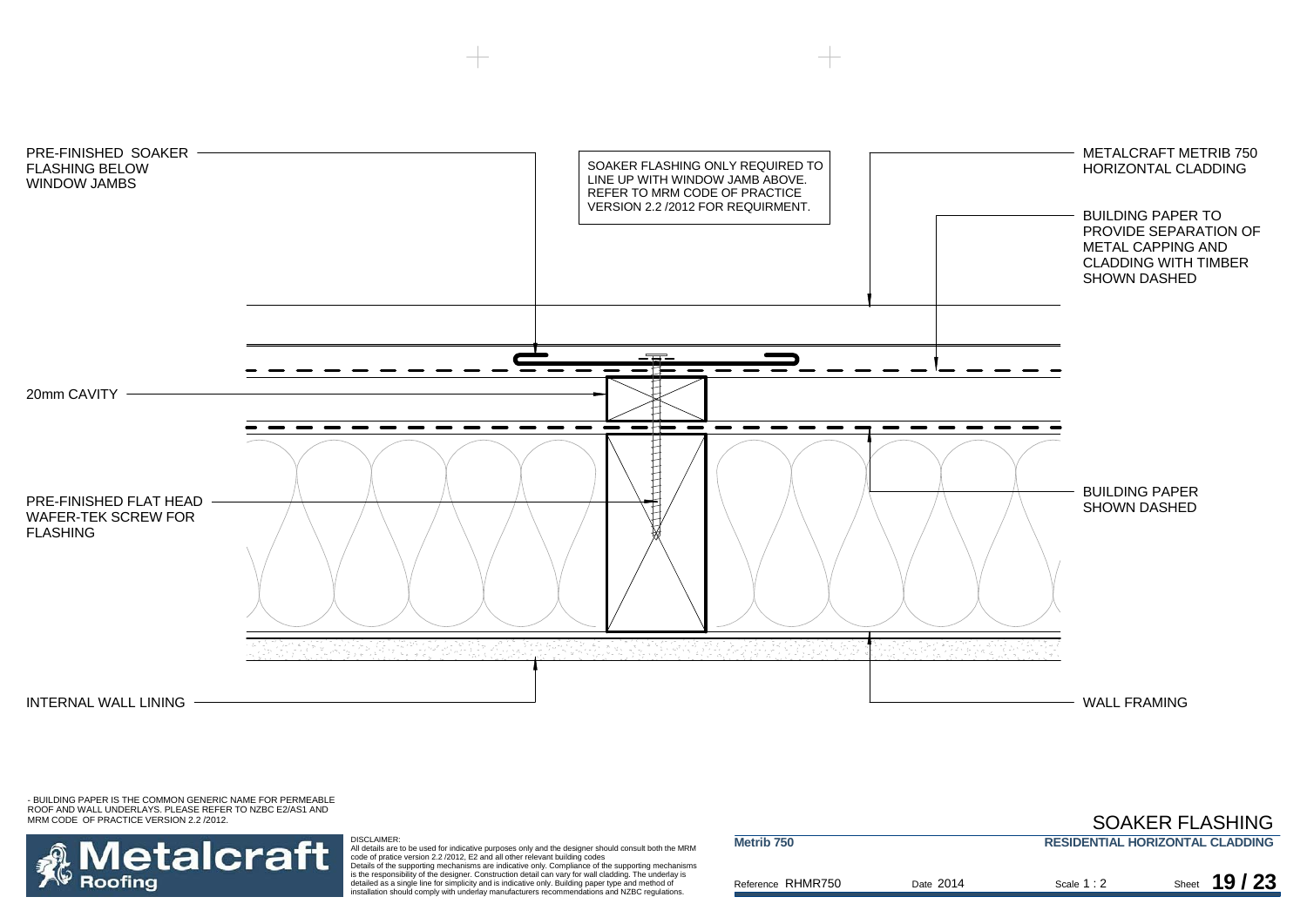



DISCLAIMER:

All details are to be used for indicative purposes only and the designer should consult both the MRM<br>code of pratice version 2.2 /2012, E2 and all other relevant building codes<br>Details of the supporting mechanisms are indi

detailed as a single line for simplicity and is indicative only. Building paper type and method of installation should comply with underlay manufacturers recommendations and NZBC regulations.

|                       |           |                                        | <b>VERTICAL BUTT JOINT</b> |  |
|-----------------------|-----------|----------------------------------------|----------------------------|--|
| Metrib <sub>750</sub> |           | <b>RESIDENTIAL HORIZONTAL CLADDING</b> |                            |  |
| Reference RHMR750     | Date 2014 | Scale $1:2$                            | Sheet $20/23$              |  |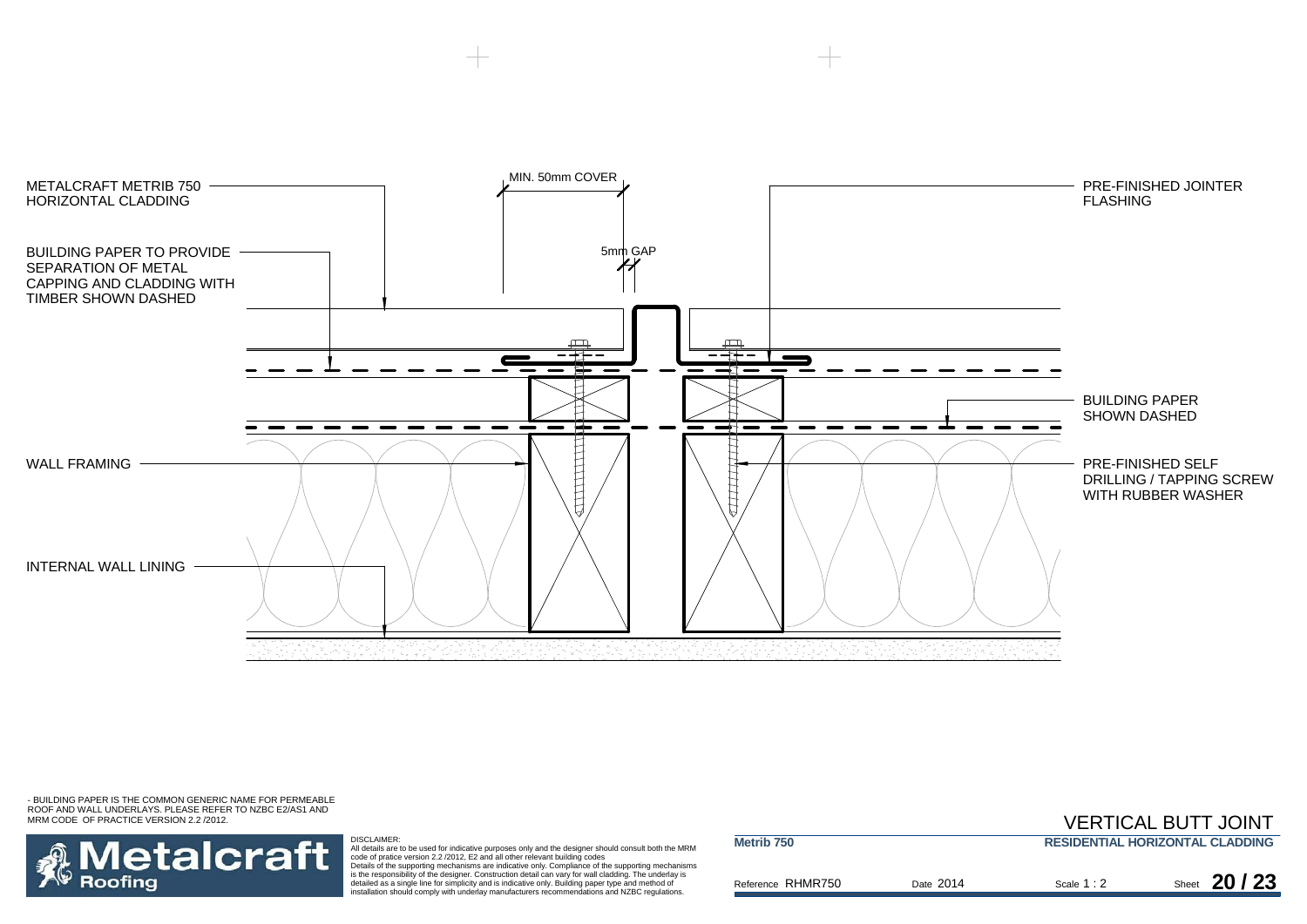

### - BUILDING PAPER IS THE COMMON GENERIC NAME FOR PERMEABLE ROOF AND WALL UNDERLAYS. PLEASE REFER TO NZBC E2/AS1 AND MRM CODE OF PRACTICE VERSION 2.2 /2012.



DISCLAIMER:<br>All details are to be used for indicative purposes only and the designer should consult both the MRM<br>Code of pratice version 2.2 /2012, E2 and all other relevant building codes<br>Details of the supporting mechani

detailed as a single line for simplicity and is indicative only. Building paper type and method of installation should comply with underlay manufacturers recommendations and NZBC regulations.

## **RESIDENTIAL HORIZONTAL CLADDING**BOTTOM OF CLADDING (FLUSH)

| Reference RHMR750 | Date 2014 | Scale $1:2$ | Sheet 21 / 23 |
|-------------------|-----------|-------------|---------------|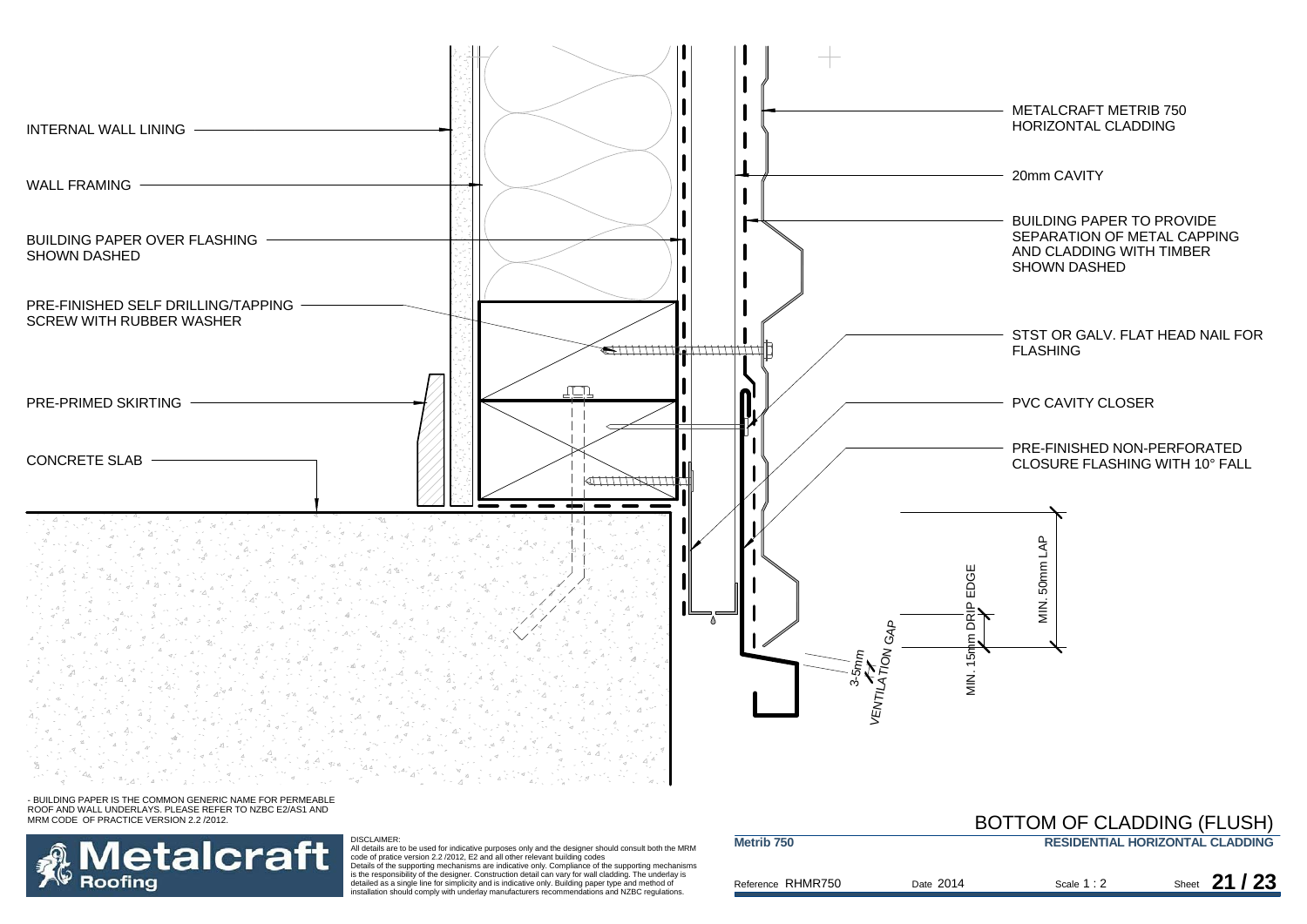



DISCLAIMER:<br>All details are to be used for indicative purposes only and the designer should consult both the MRM<br>Code of pratice version 2.2 /2012, E2 and all other relevant building codes<br>Details of the supporting mechani detailed as a single line for simplicity and is indicative only. Building paper type and method of installation should comply with underlay manufacturers recommendations and NZBC regulations.

#### Reference Date Scale Sheet RHMR750 **Metrib 750 RESIDENTIAL HORIZONTAL CLADDING** Scale 1:2 2 Sheet **22/23** BOTTOM OF CLADDING (RECESSED) Date 2014